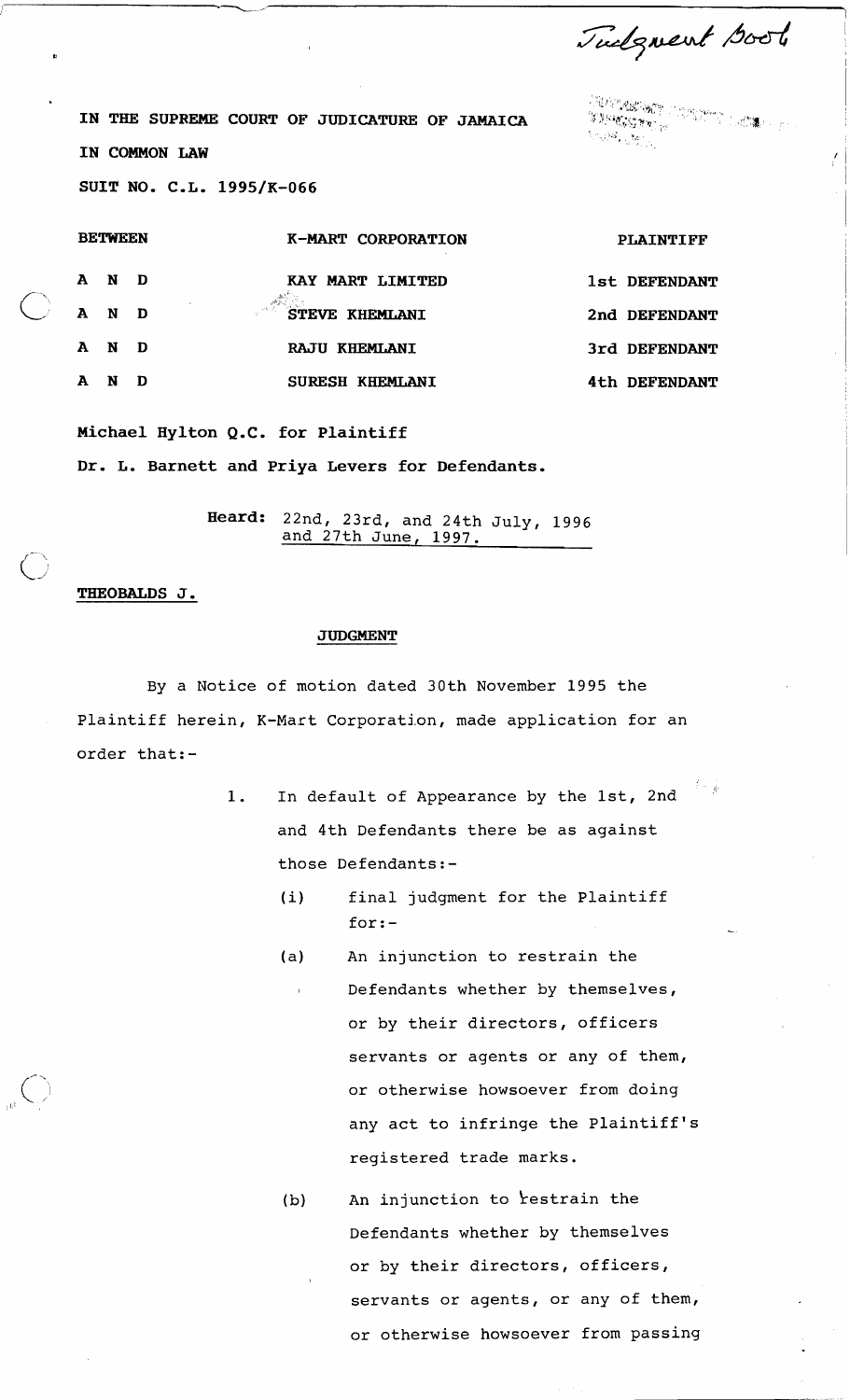off or attempting to pass off the Defendants' retail business at Manor Centre, 195 Constant Spring Road, Kingston 8 in the parish of Saint Andrew or any other business as and for the business of the Plaintiff by the use in connection therewith of the name or any name or trading style "Kmart" or "Kmart Corporation" containing the word "Kmart" or any colourable imitation thereof.

- c) An injunction to restrain the Defendants whether by themselves or by their directors, officers, servants or agents or any of them or otherwise howsoever, from using the name or trading style "Kmart" or "Kmart Corporation" or any colourable imitation thereof and so thereby representing to the public in a false and misleading respect that the Defendants' retail business at Manor Centre, Constant Spring Road, Kingston 8 in the parish of Saint Andrew or any retail business is connected to or associated with the plaintiff in breach of the provisions of the Fair Competition Act.
- d) An injunction restraining the Defendants whether by themselves, their officers, directors, servants, agents or any of them, or otherwise howsoever from carrying on a retail business at Manor Centre, 195 Constant Spring Road, Kingston 8 in the parish of Saint Andrew or any other retail business under the name or style "Kmart" or "Kmart Corporation" or any name or style which includes the words "Kmart" or "Kmart Corporation" or which so nearly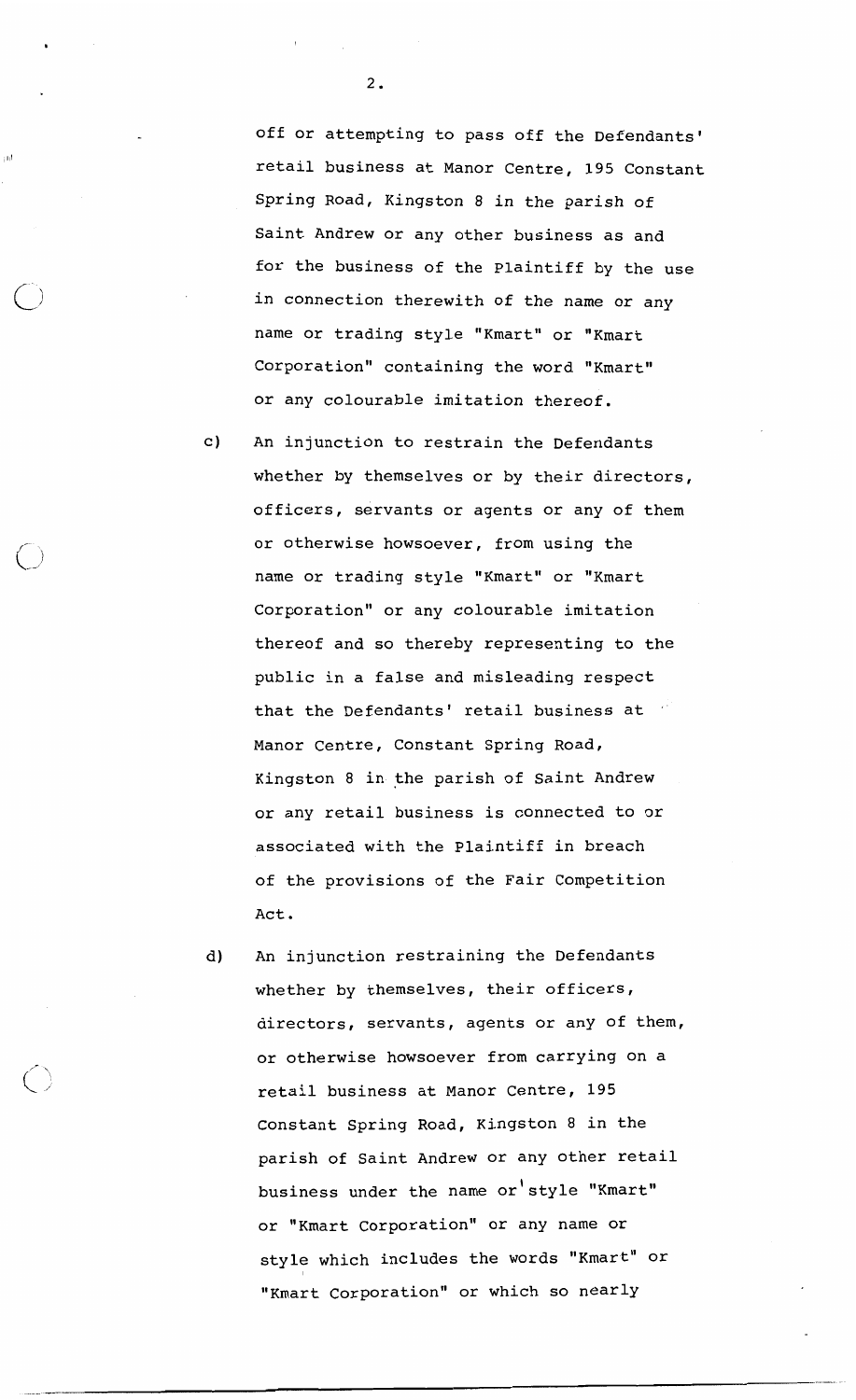resembles the same or any colourable imitation thereof.

- (ii) An order for obliteration by the said Defendant upon oath of all marks upon all tags, signs, banners, advertising material or other articles which bear the name, mark or style "Kmart" or "Kmart Corporation" which would be a breach of the aforesaid injunctions prayed for and verification upon oath by the Defendants that they no longer have in their possession, custody or control any sign advertising material or other article so marked.
- (iii) A Declaration that the name of the 1st Defendant company is undesirable pursuant to Section 19(3) of the Companies Act by virtue of its similarity to the name of the Plaintiff company and the latter's international goodwill.
- (iv) An Order that these Defendants pay to the Plaintiff damages for passing off and/or infringement of trademark to be assessed.

ALTERNATIVELY, as against any Defendant who may appear to the action, for an Order that:-

- **1.** until the trial of this action the Defendants, their servants, agents, directors, officers and each or any of them or otherwise howsoever be restrained:-
	- (a) From using upon any tag, sign, banner, advertisement, or other article whether at the Defendants' store situate at Manor Centre, 195 Constant Spring Road Kingston 8 in the parish of Saint Andrew, or elsewhere, the name "Kmart" or "Kmart Corporation", or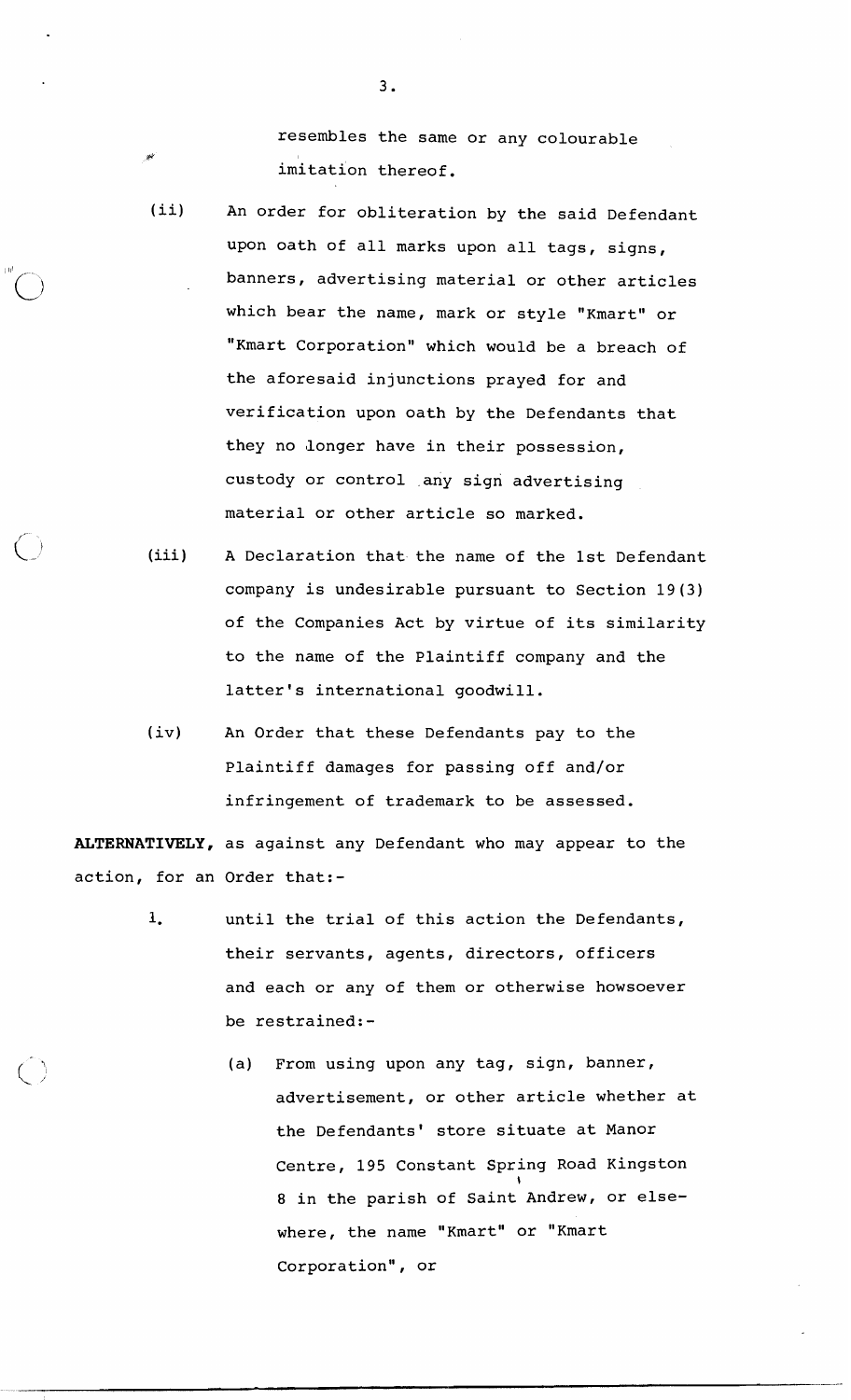4.

 $\bigcup_{i=1}^n$ 

-

- b) From using upon any tag, sign, banner, advertisement or other article used in connection with any business carried on by the Defendants or any of them, the name, mark, sign, style or title "Kmart", "Kmart Corporation" or any imitation thereof; or
- c) From passing off, or attempting to pass-off any business carried on by the Defendants or any of them, as the business of the Plaintiff or doing any act to infringe the Plaintiff's trade mark or any of them, or any other trade mark of the Plaintiff, or from in any manner representing that the Defendants' business whether at Manor Centre, 195 Constant Spring Road, Kingston 8 in the parish of Saint Andrew, or elsewhere is connected to or associated with the Plaintiff or from doing any act which may mislead the public or any member thereof into believing that there is any such connection or association.
- $\overline{2}$ . The Plaintiff gives the usual undertaking as to damages.
- The costs of this application be costs in the  $3.$ cause. "

A substantial bundle containing some 246 pages of the relevant pleadings was filed. In addition there were some 20 cases cited by both sides. The original draft prepared some months ago vanished somewhere between my Chambers and the typing pool and has not been traced to this day. I sincerely hope that a similar fate does not befall thig draft. I apologise for the consequential and unusual delay in dealing'with this matter.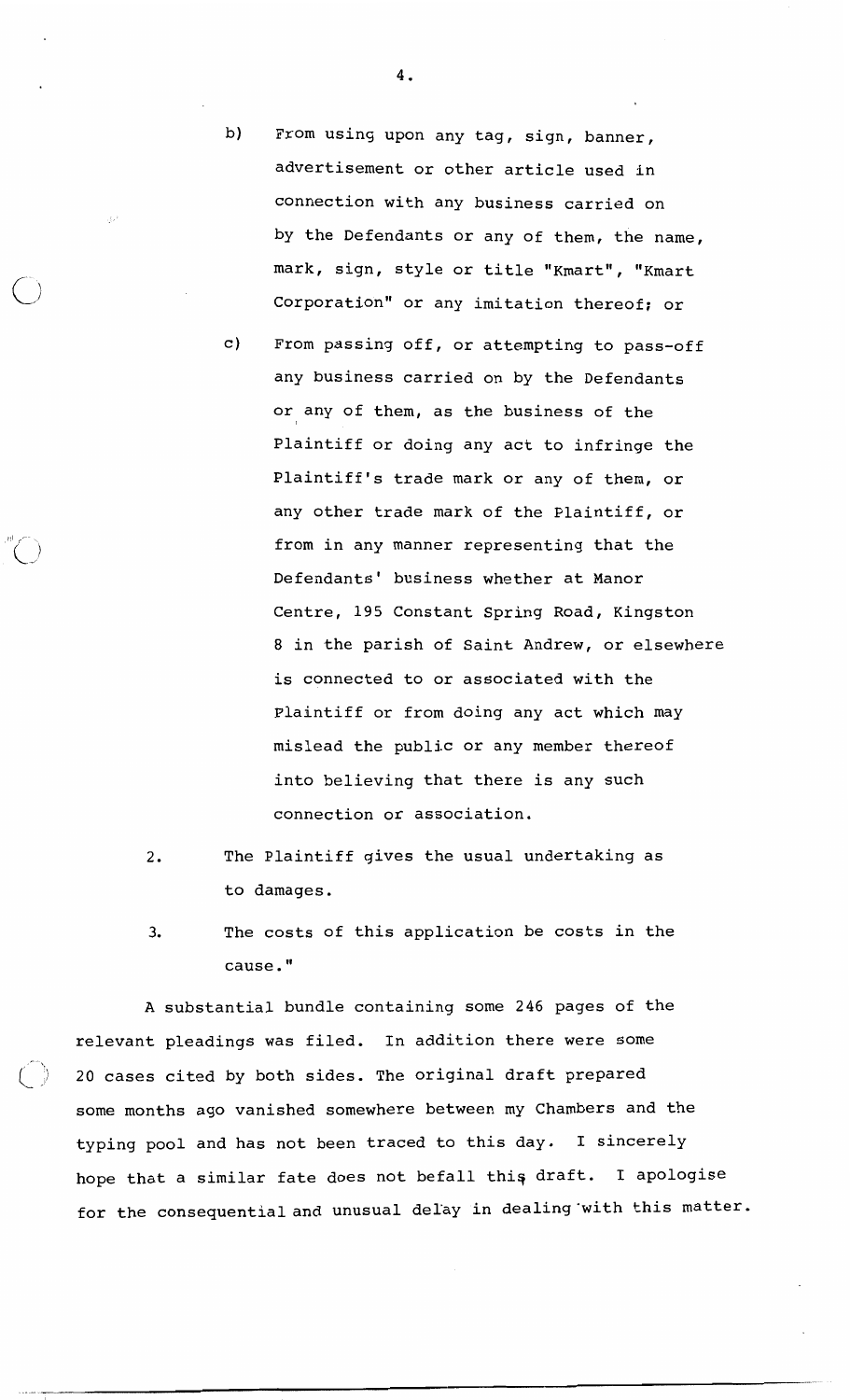Of course Circuit Court duties and other complex civil litigation has left very little time for writing inside or outside of normal working hours. The bright side is that learned Q.C. for the parties did make genuine efforts to be as concise and precise as possible in the presentation of their respective cases.

Mr. Hylton Q.C. opened by abandoning para. (1) of the Notice of Motion above quoted. He sought an Order only in relation to para. 2. This is perfectly understandable as the Writ of Summons and Endorsement dated 2nd November, 1995 to which this Notice of Motion forms a part would deal with the substantial issues between the parties, particularly the question of damages (if any) to be awarded. Reference was immediately made to the Statement of claim dated 4th December 1995. Paragraphs  $1 - 6$  though not admitted by the Defendants, contain useful information as to the history and antecedents of the Plaintiff's Corporation. It is a corporation organized under the laws of the State of Michigan in the United States of America and is the proprietor of several trade marks registered in Jamaica between and including the period 2nd September 1983 and 17th June 1991. These trade marks are in respect of the Plaintiff's Logo and designs comprising the letter and word **"K"** and "Mart". The said trade marks were at all material times valid and subsistent. The Plaintiff first began using the **K** Mart name and K Mart trade mark from as far back as March 1962 when the first K Mart discount department store opened in Garden City Michigan U.S.A. Numerous exhibits including photographs were in evidence showing the pattern and form of the K Mart logo both in relation to its several stores worldwide and in relation to its published advertisements of goods being offered for sale to the public. Additionally, from as far back as June 22n4 1995, attorneys representing the Plaintiff wrote to Steve Khemlani, the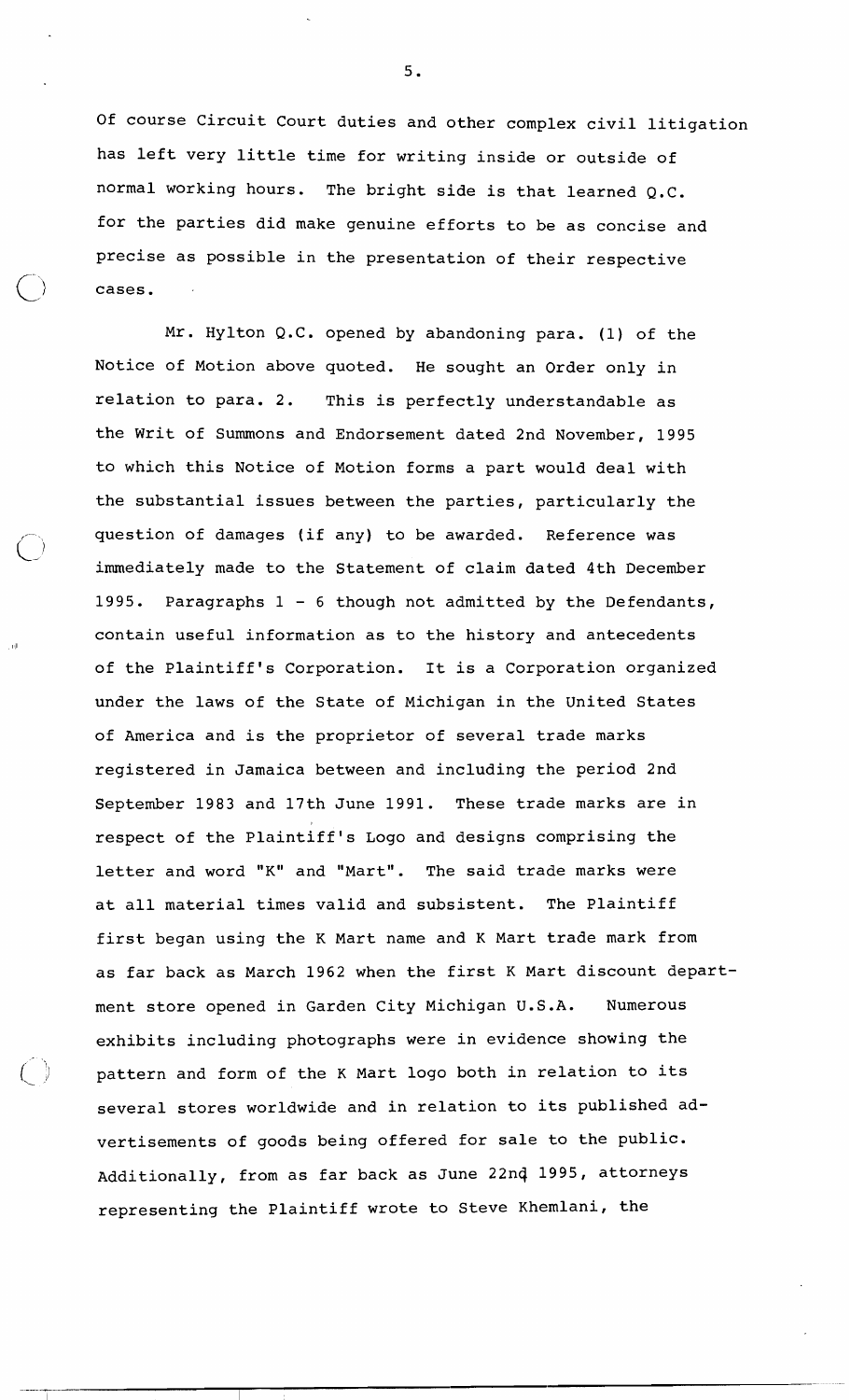Managing Director of the first Defendant Company. This letter brought to his attention certain allegations that the provisions of the Jamaican Trade Marks Act Section 29 which recognizes and protects famous marks, were being contravened by the first Defendant company. Demand was also made of the Defendants that they cease their "unlawful use" of the Plaintiff's trade mark. The Defendants were given 21 days to respond, failing which appropriate legal proceedings for damages and for an injunction would be instituted.

--

 $\mathcal{L}$ 

It is desirable here to back up a bit. To the scenario above described in which the Plaintiff had been using the K Mart logo and design in U.S.A. from as far back as March 1962 and had duly registered his Trade Mark in Jamaica from as far back as September 1993, enter the second Defendant Steve Khemlani. By affidavit dated the 16th day of July 1996 he describes himself as "the Managing Director of Kay Mart Ltd. and has been in charge of the operations of the Kay Mart Stores in Jamaica". Kay Mart Ltd. was incorporated in Jamaica in October 1994 approximately 11 years after the Plaintiff's Company first registered its Trade Mark here. Where a Plaintiff proves that in the mind of the public some mark, logo, or mode of representation has become attached to the products offered by him for sale to the general public, such a plaintiff may obtain an injunction to restrain any passing off of the Plaintiff's goods. See the statement of principle in the speech of Lord Parker in A.G. Spaulding & Brothers v A.W. Gamages Ltd. (1915) 32 R.P.C. 273 at page 283. This is particularly so if the Plaintiff establishes that the public is deceived into thinking that the goods in question are either the Plaintiff's product or are being sold by the Defendant with the authority and consent express or implied of the Plaintiff. The term product is used not necessarily to connote goods manufactured or produced by the Plaintiff but includes items which would normally be sold by him in the course of his business.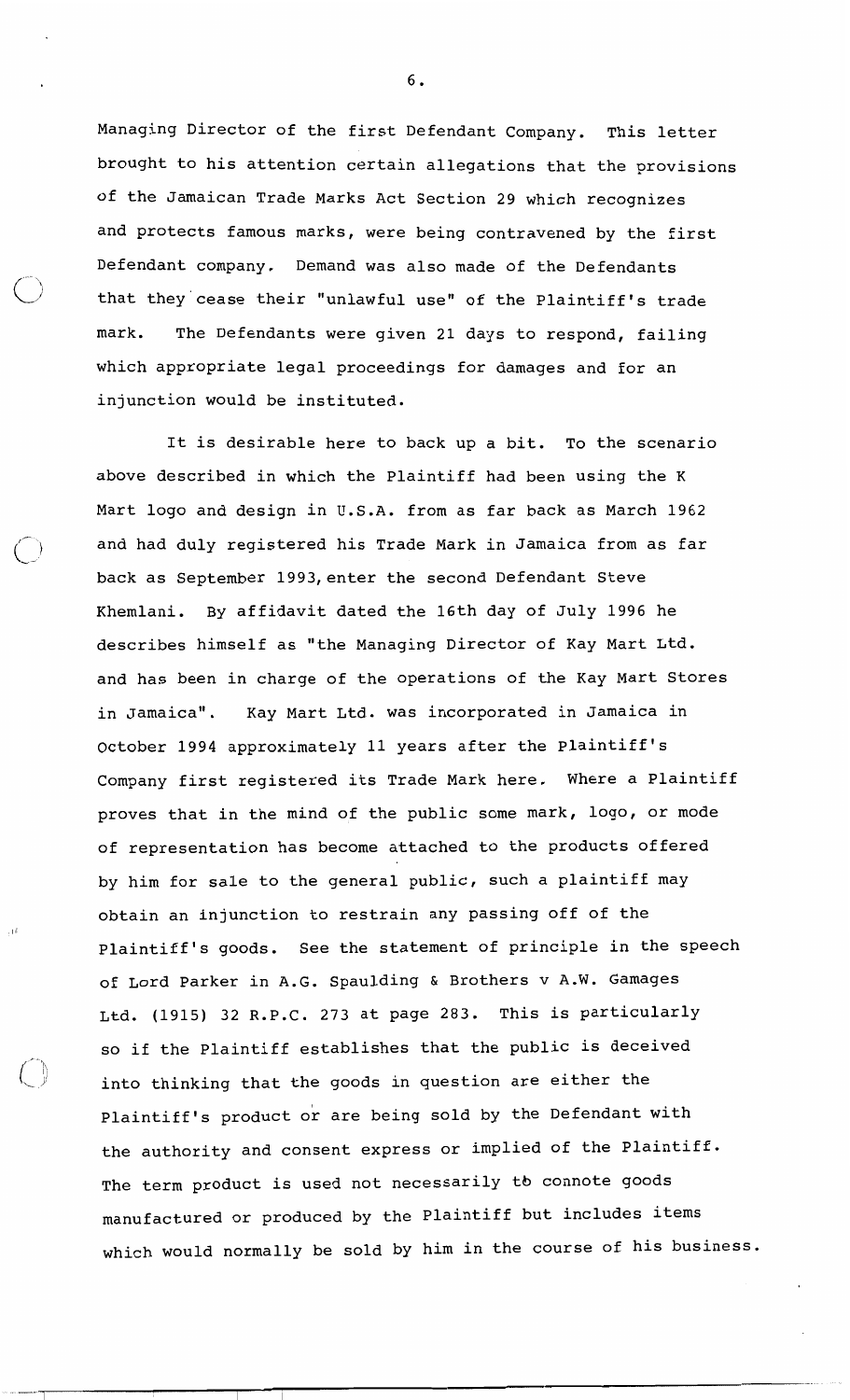The complaint is not against the selling per se of goods but of goods tagged, marked, or signed or styled with the Plaintiff's title "K Mart" or "K Mart Corporation" or any imitation thereof. Snell's Principles of Equity refers to "the old action for passing off because of the difficulty of proving reputation. The underlining is mine.

The plaintiff here does not appear to have any such difficulty. Reference need only be made to the Affidavits of Gina Berry, Andrea Roofe, Vixton Bowen, Lois Lambert, Geraldine Foster, filed on behalf of the Plaintiff. All the deponents to these several Affidavits have complied with the provisions of the Civil Procedure Code and have stated the source of their information and their belief as to the truthfulness thereof. In any event the United Kingdom Trade Mark Registration Act of 1875 originally and now the Trade Marks Act 1938 were designed to overcome any difficulty in proving reputation. The local Trade Marks Act Section 29 was designed to recognize and protect such registration.

Then there is the further question of the goodwill enjoyed by the Plaintiff's Company. The concept of goodwill is in law a broad one and can be enjoyed by a company or business which is not actually operating in the particular locale. The Defendant is in fact urging that the Plaintiff is not carrying on any business in Jamaica and therefore ought not to be in a' position to prevent any business in Jamaica from adopting the letter K and the use of the word Mart. In support of this contention the Defendant urges in the Affidavit of Steve Khemlani dated 16th July 1996 that the Certificate of Registration of the Plaintiff's Company gives no right to the exclusive use of the letter K. In fact this Certificate of Registration dated 29th day of March 1995 is an exhibit to an Affidavit dated the 8th day of December 1995 filed by one Gerald Tschura Vice President, Secretary and Legal counsel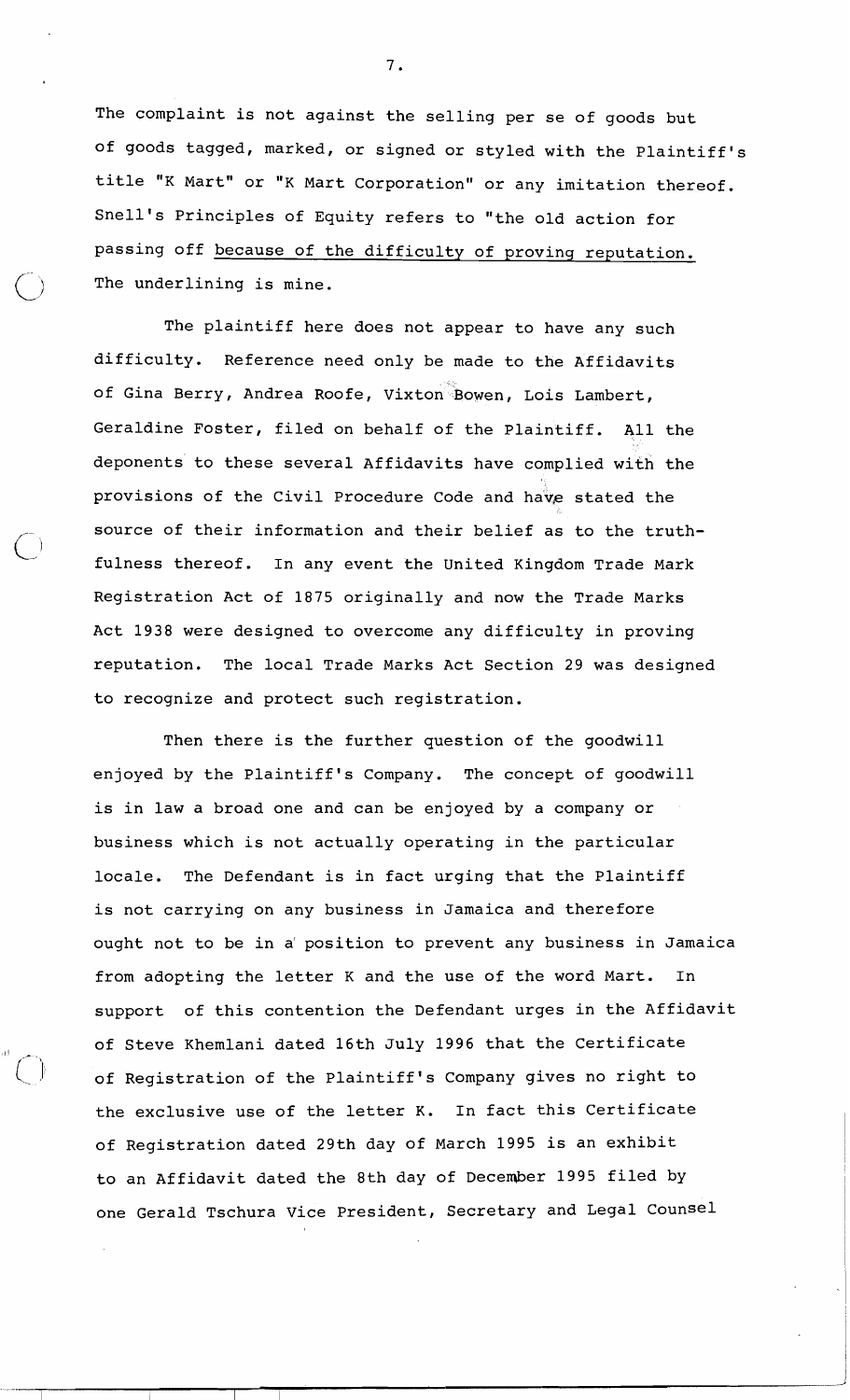of K Mart properties, Inc. a wholly owned subsidiary of the Plaintiff. Steve Khemlani's affidavit of 16th July 1996 contends that since the 3rd Defendant Rajie Khemlani and himself are the directors and shareholders of the first Defendant Company they have used the letter K which is the initial of their surname in the logo for the first Defendant Company. As was pointed out the case for the Plaintiff is not against the sale of similar goods per se but against the sale of goods tagged, marked, signed or styled with the Plaintiff's title K Mart, K Mart Corporation or any imitation thererof. True enough the Certificate of Registration mentioned above gives the Plaintiff "no right to the exclusive use of a letter K "but it is the combination of K with the word Mart and the form thereof in the logo that the Plaintiff's complaint is grounded and I am of the firm view that there is merit in that contention. Use K, if you wish, to your heart's content but do not use it in conjunction with other word(s) that cause confusion in the minds of those members of the public who had hitherto accepted that mode of presentation as being attached to the plaintiff's products.

The defence arguement was far ranging and varied. I did not accept the proposition that Jamaica as a sovereign nation has a right, to have its business corporations enjoy freedom from obligations or restrictions of any type imposed upon it by foreign multinational Corporations. I did not agree or accept that the Plaintiff was indulging in any "haphazard registration of marks with a genuine intention to use them in Jamaica." On the contrary the Plaintiff's trade mark logo using the letter K and the word Mart ia simple, straight forward and enjoys worldwide recognition and reputation. K may not be unique, Mart likewise may not be unique but put together in the form devised by the Plaintiff and attaching such creations to the products offered by him for sale to the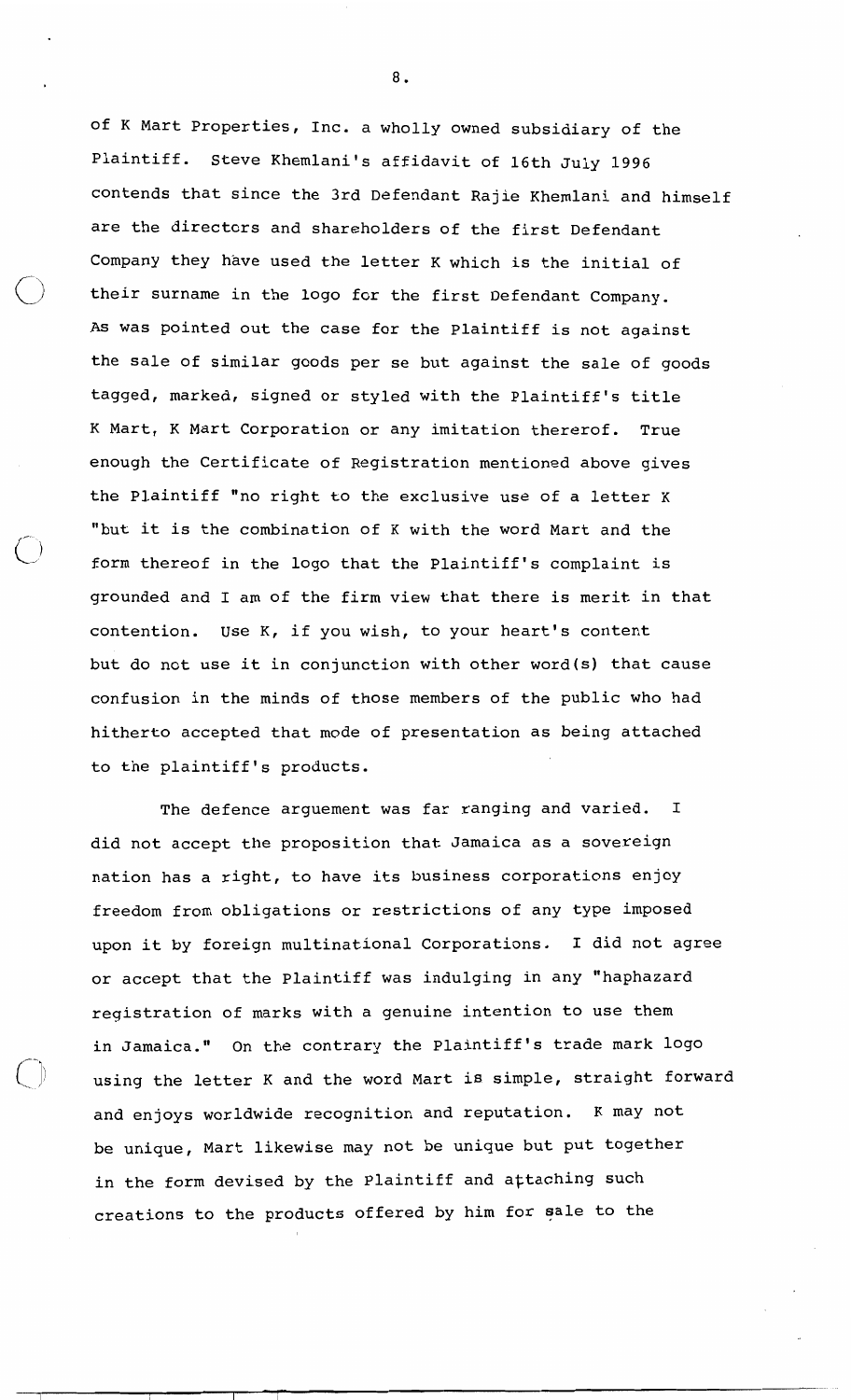public for many year's is sufficient. I reject the assertion at para.  $5(a)$ ,  $5(c)$ ,  $5(d)$  and  $5(g)$  of Steve Khemlani's affidavit of 16th July 1996 that:-

- (a) The manner in which the 1st Defendants' logo is written and displayed is entirely different from the manner in which the Plaintiff's logo is written and displayed.
- (c) There is no similarity with the K Mart Inc. logo in the use of the K Mart logo in Jamaica.

主体

- (d) The nature of the items sold in the U.S.A. and Jamaican establishments are vastly different.
- (g) That the 1st Defendant has never wanted to and/or does not intend to copy the Plaintiff.

If this is so then why not simply change the name as was done by A Mart to avoid confusion with the Plaintiff's mark. See para. 5 of Nicole Lamberts affidavit dated 21st July 1996. There are numerous aspects of the 2nd Defendant's affidavits against which a question sign could with justification be placed. Constant reference is made to the Issar Group of Companies without any attempt to explain who or what is Issar. Of course the name Issa as distinct from Issar is well known in business and commercial enterprises in Jamaica. The affidavit of Dorrne Haylett dated the 11th day of July 1996 attracts attention in paragraph 2 thereof in that it simply states "I am a legal secretary", without saying where employed, and sworn to at Duke Street without stating the number. Of course these observations only become significant because Steve Khemlani in his affidavit complains,

> "that the majority of the affidavits in support of the plaintiff's case are sworn to by members of law firm acting for and on behalf of the Plaintiff and I would ask this Honourable Court to hold that neither their opinions nor their observations are unbiased and objective."

There can be no question but that bbth by Statute (Fair Competion Act) and at Common law there is clear movement towards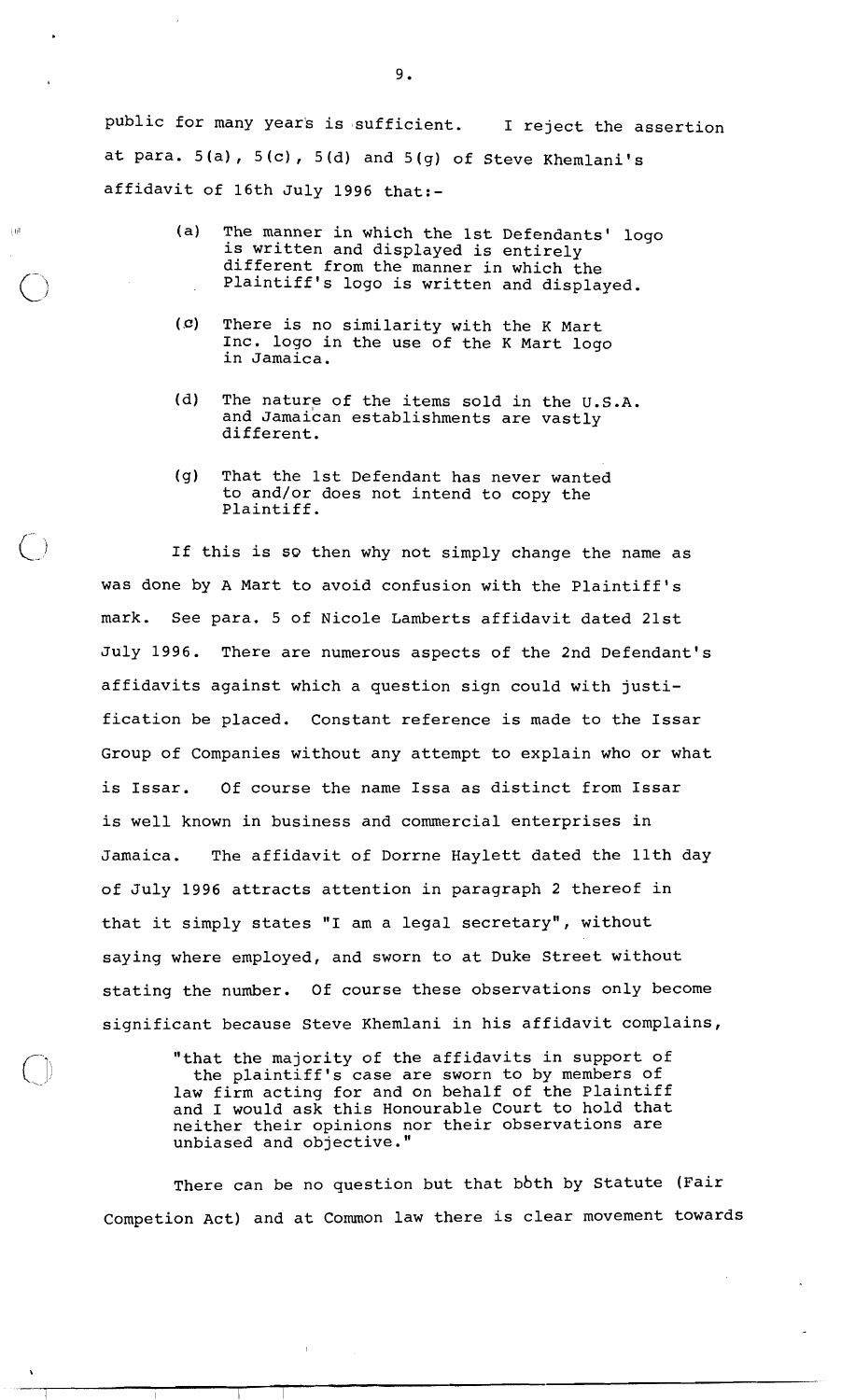the protection of the public from being misled in a relevant way as to a feature **or** quality of goods sold; that it is sufficient to found a cause of action in passing off brought by plaintiffs with whom the public associate that that feature, source or quality which has been misrepresented. Note the dicta on the subject of passing off as expressed in the Cambridge Law Journal 55(1) March 1996 pp. 56-64 on the recent decision in the Robert Maxley Foundation Ltd. v. Din0 Michelle Ltd. The submission by leqrned counsel for the Defendants that the nature of the relief sought is extremely wide, onerous and draconian is considered, but balanced against this is that from as far back as 22nd June 1995 the Defendants were made aware of the Plaintiff's stance on the matter and chose to do nothing about it. If, as deponed to in the Affidavit of Nicole Lambert dated the 19th July 1996, "A Mart" changed its mark to avoid confusion withthe Plaintiff's mark, why could these Defendants not have acted in a similar way, particularly as Kay Mart Ltd. and its logo derivatives are far more similar to K Mart Corporation and its own registered trade mark and logo. This is my finding in spite of Steve Khemlani's insistence to the contrary.

Accordingly I make an Order that:-

 $\blacksquare$ 

- 1. Until the trial of this Action the Defendants, their servants, agents, directors, officers and each or any of them or otherwise howsoever be restrained:-
	- (a) From using upon any tag, sign, banner, advertisement or other article whether at the Defendants' store situate at Manor Centre, 195 Constant Spring Road Kingston 8 in the parish, of Saint Andrew, or elsewhere, the name "Kmart" or Kmart Corporation"; or